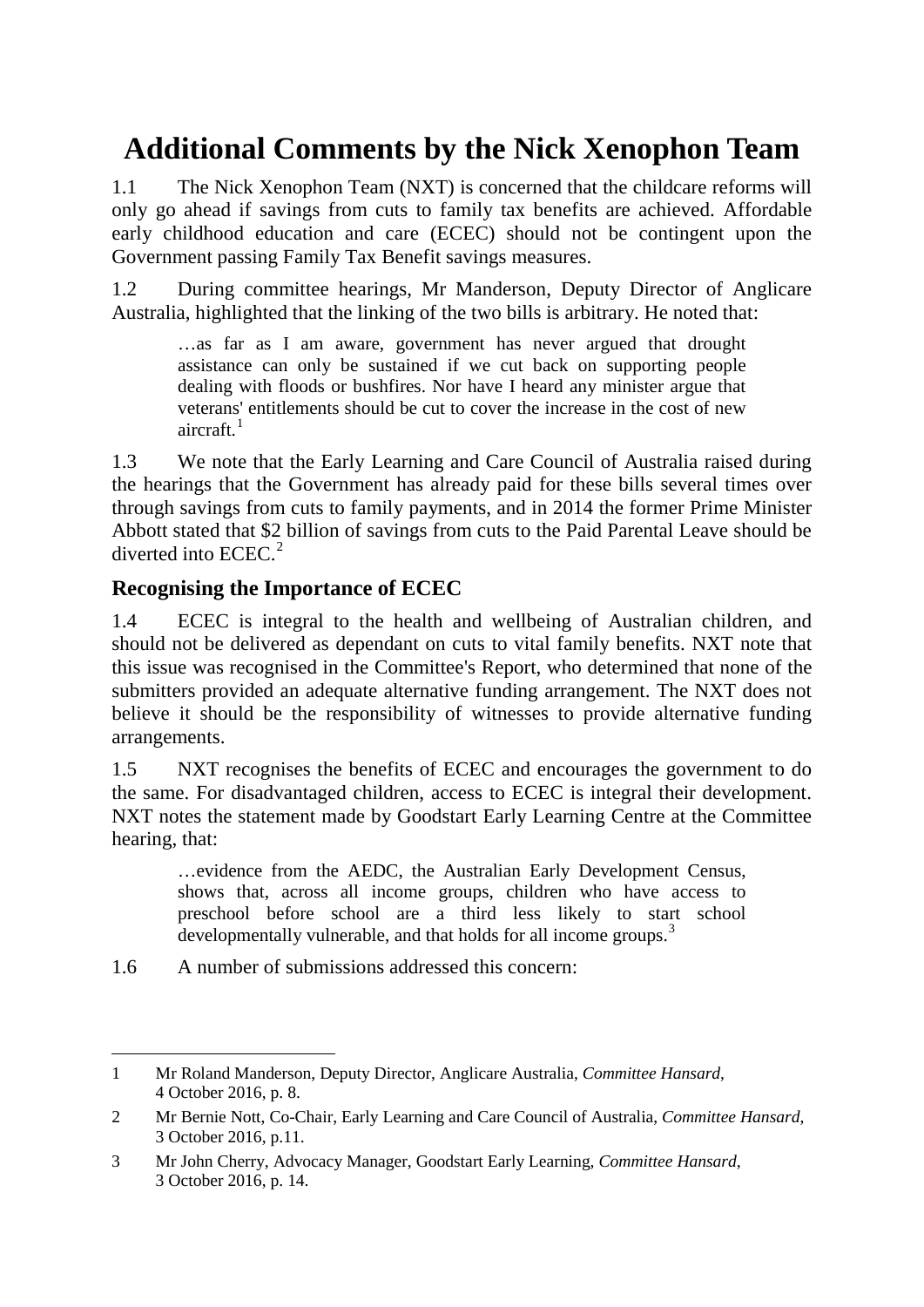- United Voice, quoting the Australian Institute of Health and Welfare in their submission to the Committee noted that, the greater the degree of vulnerability, the more urgent the need for ECEC.<sup>[4](#page-1-0)</sup>
- United Voice also highlighted the benefits of high quality early learning for disadvantaged children, noting that studies show it improves cognitive, language and social development.<sup>[5](#page-1-1)</sup>
- The Federation of Ethnic Communities' Councils of Australia, advocated the benefits of ECEC to children of migrants, and its integral role in the development of language skills, especially important for children from non-English speaking families.<sup>[6](#page-1-2)</sup>
- The National Welfare Rights Network, noted that there is 'a sound evidence base to support the developmental benefits of early childhood education, especially for children from disadvantaged backgrounds, and the concern to ensure widespread access to these benefits should take precedence over the Government's attempt to use child care subsidies as a policy tool to promote workforce participation'. [7](#page-1-3)
- The Mitchell Institute emphasised in their submission to the Committee that 'the early years are a critical window for building the essential foundations that enable all children to be confident and capable learners, and develop social and emotional skills'.<sup>[8](#page-1-4)</sup>
- The Mitchell Institute also stated that 'research demonstrates that all children benefit from participation in quality early education programs and that these benefits are amplified for children from disadvantaged backgrounds, for whom extra hours and longer duration can make a significant, positive and lasting impact on their schooling and beyond'.<sup>[9](#page-1-5)</sup>

1.7 The development of children through access to ECEC needs to be a priority. Children should not be worse off under these proposals.

## **Ensuring the Diversity and Flexibility of ECEC**

1.8 The NXT wants to ensure that the current diversity and flexibility in the types of ECEC will continue under the reforms. Programs such as in-home care and Budget Based Funding (BBF) provide an important service for many families unable to access mainstream services, or for whom they may be unsuitable.

48

<span id="page-1-0"></span><sup>-</sup>4 United Voice, *Submission 19*.

<span id="page-1-1"></span><sup>5</sup> United Voice, *Submission 19*.

<span id="page-1-2"></span><sup>6</sup> Federation of Ethnic Communities' Councils of Australia, *Submission 20*.

<span id="page-1-3"></span><sup>7</sup> National Welfare Rights Network, *Submission 23.*

<span id="page-1-4"></span><sup>8</sup> Mitchell Institute, *Submission 7*.

<span id="page-1-5"></span><sup>9</sup> Mitchell Institute, *Submission 7*.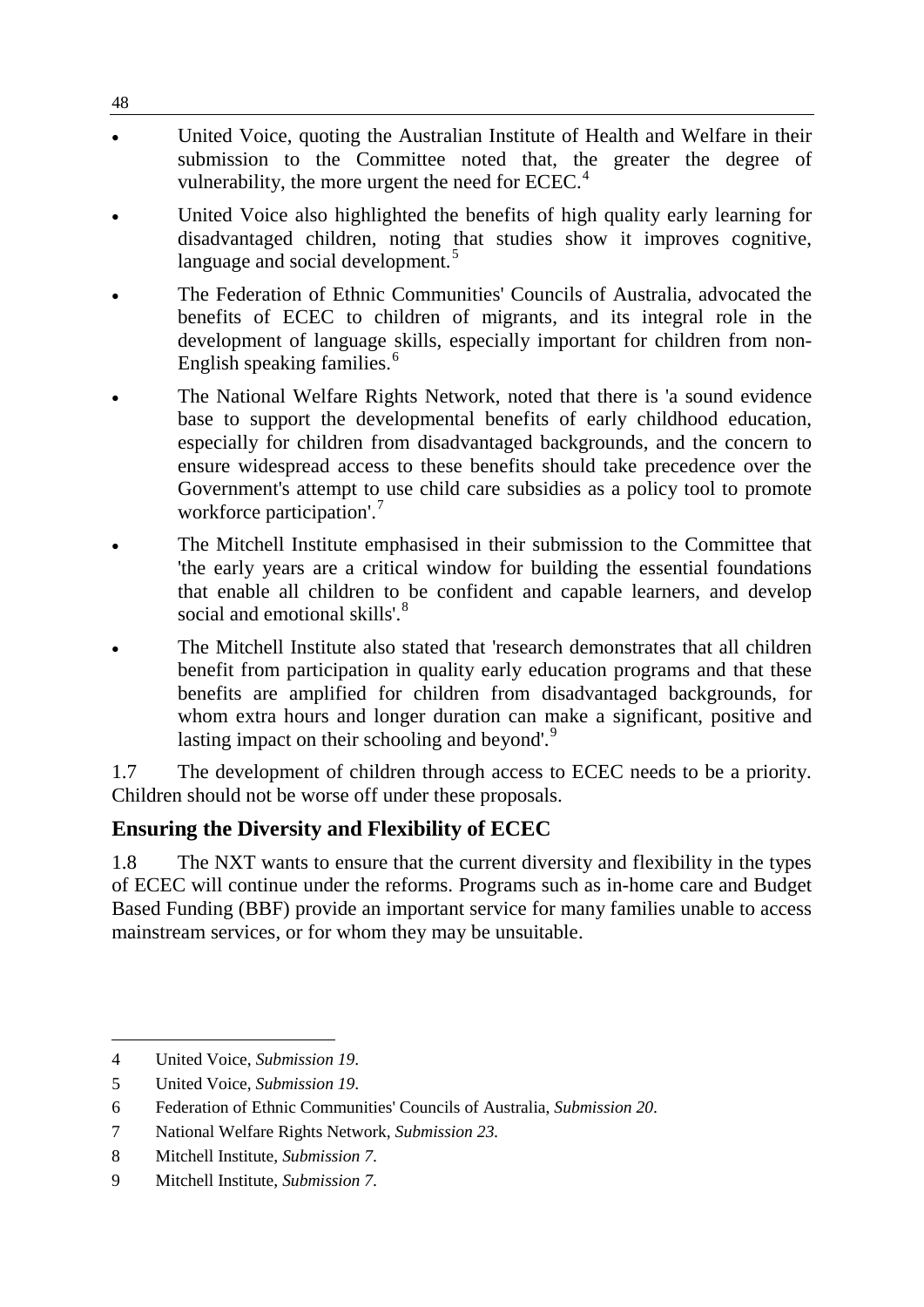#### *In-Home Care*

-

1.9 NXT wants to ensure that that the proposed package meets the needs of the most vulnerable, and that vital services are being continued. During the Committee hearings, the Australian Home Childcare Association gave some examples of the types of families who use their services. They noted that approximately fifty percent of all of their in-home care clients are families with children or parents with disability or medical needs<sup>[10](#page-2-0)</sup>

1.10 The Australian Home Childcare Association explained that:

In-home care naturally targets vulnerable children. In-home care is currently an approved service with strict eligibility criteria capped to approximately 5,600 equivalent full-time places. There are approximately 62 services nationally which provide care to more than 6,000 marginalised children each week. As many in-home care placements are shorter term, with eligibility being reviewed every six months, the service has the potential to impact a much greater number of Australian children.

These are children like Jake. Jake has very high medical needs. He requires oxygen and a BiPAP machine and 24-hour-a-day care. Jake cannot attend child care. His mother suffers from depression. She has two other children that also require daily care, including simple things like being taken to and from school, which is a hard task with Jake's equipment. With in-home care, Jake can be left at home with a trained educator. In-home care allows his mother to meet the needs of her other children and also maintain her mental health. In-home care also allows Jake to access early education he otherwise may not be able to. The family does not meet the activity requirement of the Nanny Pilot Program, and the NDIS does not provide support for his medical needs.

Cara is a primary school aged child with autism. Her parents are separated. Cara's therapists indicate that after-school care is not in the interests of her mental health. Furthermore, Cara's school have expressed that they are unable to care for Cara. Cara's mother was at risk of losing her job multiple times due to having time off to care for Cara. She desperately waited for inhome care for more than six months. Cara's mother expressed that the Nanny Pilot Program is too expensive with just one child and she was concerned about the training of her nanny versus the in-home educator.' *[11](#page-2-1)*

We have situations where there might be a lot of families where there might be a mother or a father with cancer, and we might come in through their treatment period, through the palliative stage, and we might transition a family from the death of a parent through to the other side.<sup>[12](#page-2-2)</sup>

<span id="page-2-0"></span><sup>10</sup> Ms Nicole Morgan, Committee Member, Australian Home Childcare Association, *Committee Hansard*, 4 October 2016, p. 5.

<span id="page-2-1"></span><sup>11</sup> Ms Natasha Randall, Committee Secretary, Australian Home Childcare Association, *Committee Hansard*, 4 October 2016, p. 1.

<span id="page-2-2"></span><sup>12</sup> Ms Nicole Morgan, Committee Member, Australian Home Childcare Association, *Committee Hansard*, 4 October 2016, p. 5.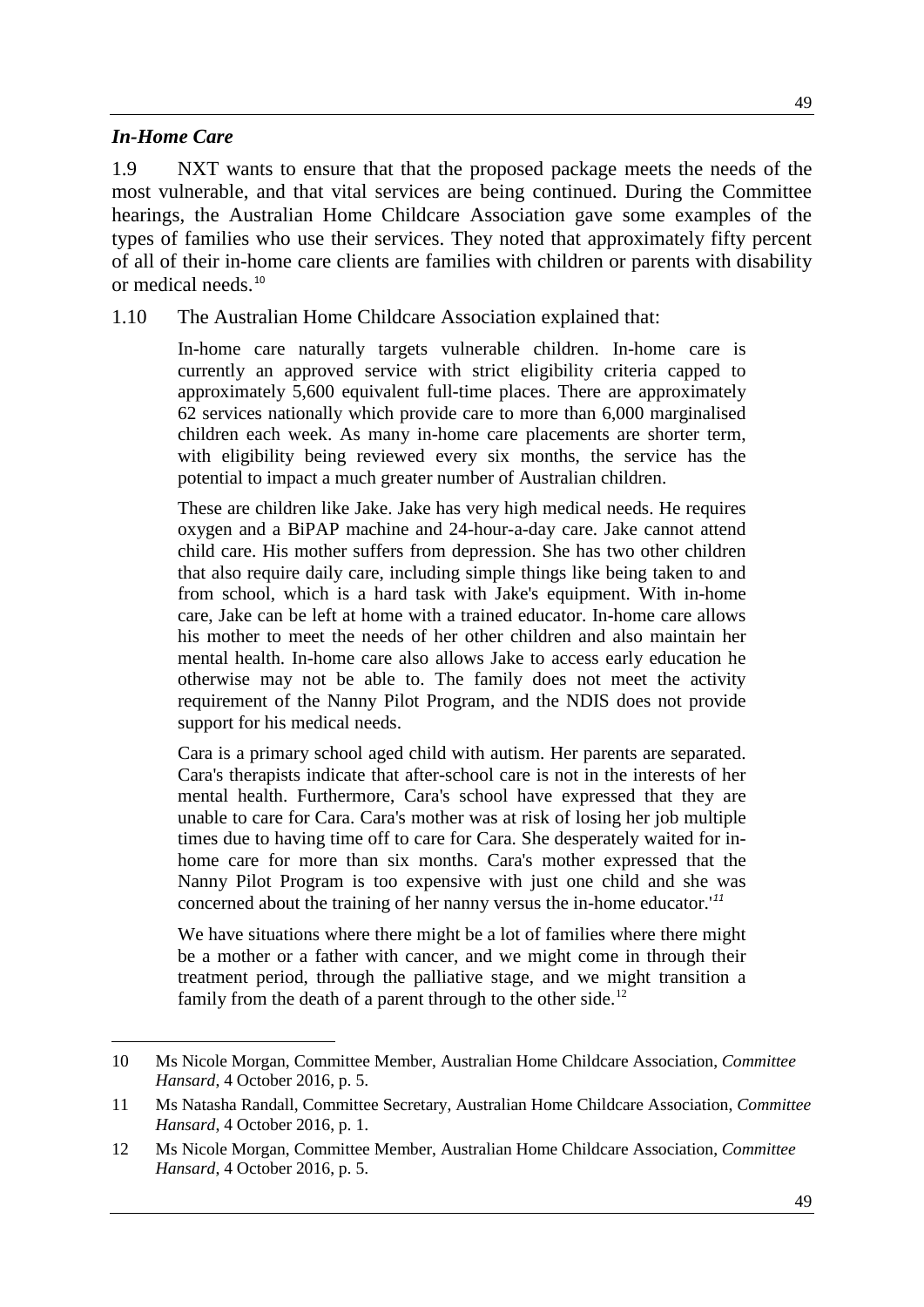1.11 NXT are concerned this legislation does not mention in-home care. In-home care provides a special and necessary service for families to whom mainstream care is either unavailable or inappropriate. It provides a vital service for families with complex needs, such as families in remote areas, those with children with disabilities, or with parents who have multiple disabilities. This program has also evolved to include children who are marginalised and deemed at risk of harm, abuse or neglect, as explained by the Australian Home Childcare Association.<sup>[13](#page-3-0)</sup>

1.12 The diversity and flexibility of Australian families need to be reflected in the types of ECEC available. NXT is concerned that these reforms will deny a range of high need, at risk and non-mainstream children access to suitable ECEC.

### *Budget Based Funding*

1.13 Budget Based Funding (BBF) was introduced with the intention to allow early ECEC to be conducted in areas in which the market would not otherwise sustain it. Approximately 80 per cent of BBF funding goes to ECEC in Indigenous communities. We note the concerns raised by SNAICC in their submission to the Committee regarding the affect the cessation of the BBF will have on Indigenous children and Indigenous communities. As noted by SNAICC in the committee hearings, BBF supports approximately 19 000 children.<sup>[14](#page-3-1)</sup>

1.14 SNAICC stated that:

…engagement in early childhood education reduces risk of harm to a child, and subsequent involvement with statutory child protection authorities, as well as reductions in remedial services and criminal behaviour in the longer term. Holistic community based Indigenous services are a central preventative measure to strengthen families and prevent child abuse and neglect. $15$ 

1.15 NXT are concerned about the impact the cessation of the BBF program would have on indigenous communities, and the resulting effect on efforts to close the gap. It is imperative that Indigenous children and children in rural and remote communities have access to ECEC just as any other child in Australia.

1.16 NXT notes that the Australian Home Childcare Association stated in the Committee hearing, that in regards to the continuation of BBF programs, they 'have not had any clear communication that gives us a pathway or a direction or certainty for those families'. [16](#page-3-3)

<span id="page-3-0"></span><sup>-</sup>13 Ms Natasha Randall, Committee Secretary, Australian Home Childcare Association, *Committee Hansard*, 4 October 2016, p. 1.

<span id="page-3-1"></span><sup>14</sup> Ms Emma Sydenham, Deputy CEO, SNAICC—National Voice for Our Children, *Committee Hansard*, 3 October 2016, p. 7

<span id="page-3-2"></span><sup>15</sup> SNAICC, *Submission 16.*

<span id="page-3-3"></span><sup>16</sup> Ms Natasha Randall, Committee Member, Australian Home Childcare Association, *Committee Hansard*, 4 October 2016, p. 3.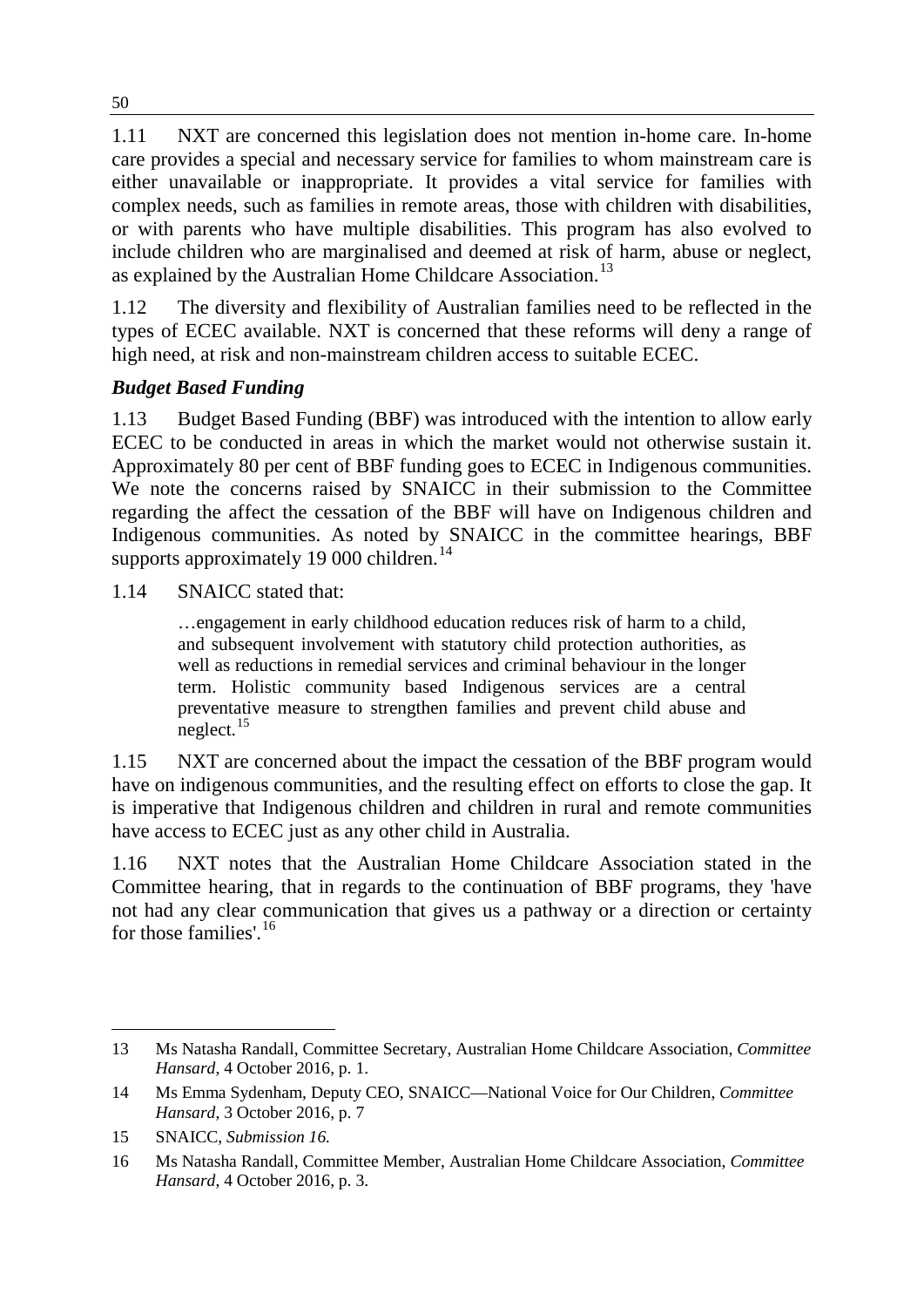#### **Recommendation 1**

**The Department of Education clarify as a matter of urgency whether funding for in-home care will continue to be made available under the Jobs for Families package.**

### **Consulting with Stakeholders**

1.17 NXT is concerned that the government did not conduct an appropriate consultation process in the development of this package. Important stakeholders such as SNAICC were not invited to be a part of the initial reference group during the consultation period.<sup>[17](#page-4-0)</sup> When questioned about the number of Indigenous organisations involved in the consultation process the Department was unable to name a single organisation, and the response from the Department on this issue appears to be quite unsatisfactory.

**Senator KAKOSCHKE-MOORE:** I understand that it is an invitationonly process to consult with the ministerial advisory council. Were there any Indigenous organisations that were invited to be part of the ministerial advisory council?

**Ms Wilson:** There actually is an Indigenous member of the council, but that person just does not wear a hat in terms of SNAICC. Is it Judith Tempest? She is from New South Wales, so there is an Indigenous member in the that (sic) group. Judith McKay-Tempest*.* [18](#page-4-1)

1.18 NXT believe in the benefits of a broad consultation process with appropriate stakeholders, by whom and for whom these services are provided. During the committee hearings, SNAICC noted that it appeared the Government presented a 'very clear package…with very little room for negotiation'. [19](#page-4-2) NXT are concerned that the programs may be unworkable, and that a number of families will be left without appropriate services due to this failure.

1.19 United Voice also raised concerns in their submission to the inquiry, that the Stakeholder Reference Group who were consulted during the creation of these bills met only three times and were 'not so much consultation sessions as information sessions<sup>'.[20](#page-4-3)</sup>

1.20 At the Committee hearings, the Government conceded by that they have not communicated 'as often or as much as they should have with providers and with

<span id="page-4-0"></span><sup>-</sup>17 Ms Geraldine Atkinson, Deputy Chairperson, SNAICC, *Committee Hansard*, 3 October 2016, p. 6.

<span id="page-4-1"></span><sup>18</sup> Ms Jackie Wilson, Acting Secretary, Department of Education and Training, *Committee Hansard*, 4 October 2016, p. 27.

<span id="page-4-2"></span><sup>19</sup> Ms Emma Sydenham, Deputy CEO, SNAICC—National Voice for Our Children, *Committee Hansard*, 3 October 2016, p. 7.

<span id="page-4-3"></span><sup>20</sup> United Voice, *Submission 2*.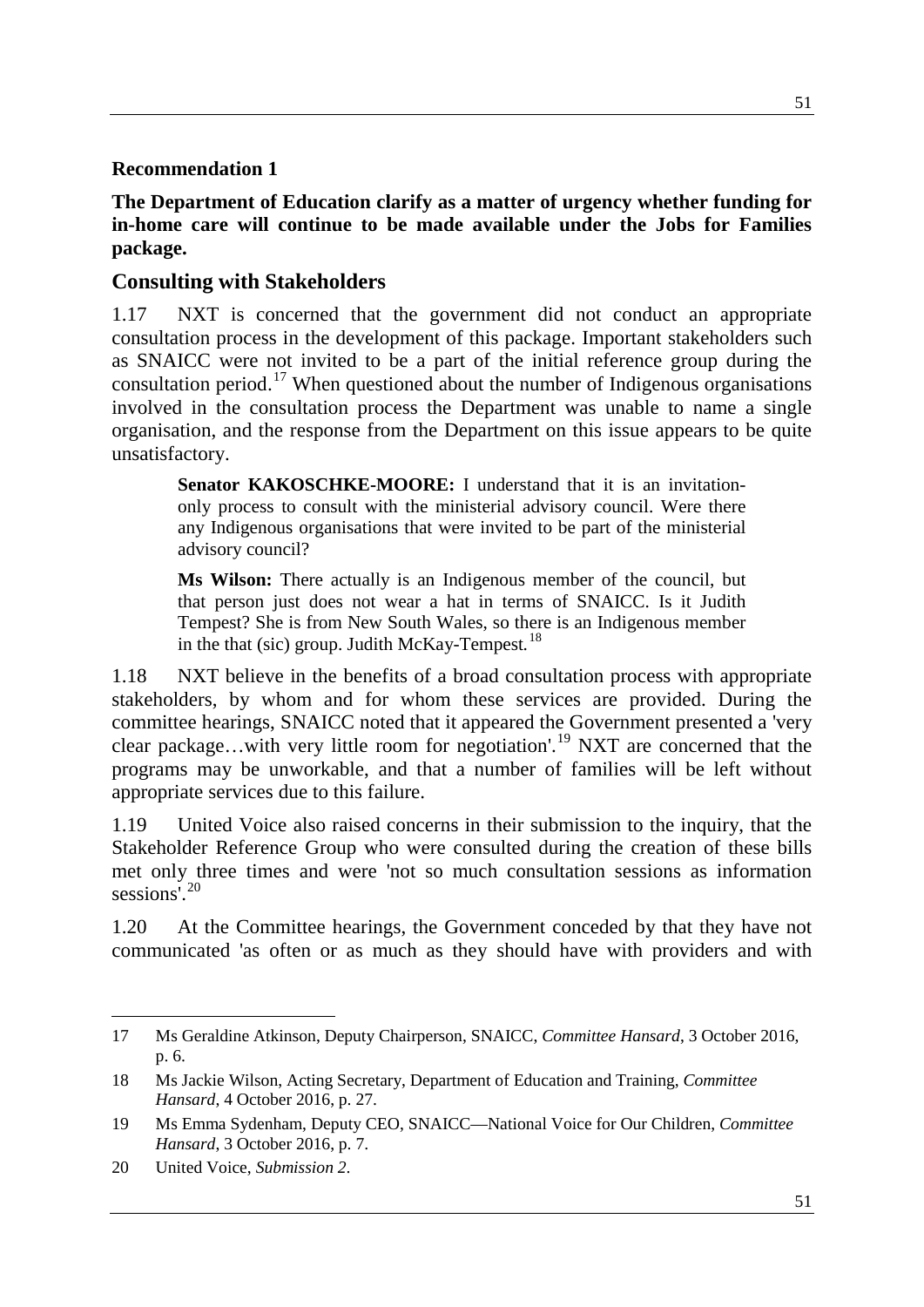families'. [21](#page-5-0) This failure should be addressed, and relevant stakeholders should have be consulted in the early stages to ensure that what is proposed meets the needs of the most vulnerable and marginalised. At the Committee hearing, SNAICC suggested that 'perhaps consulting earlier and with an open mind to actually listening and engaging to develop a collective package that best meets the needs of those very diverse children would be best.<sup>'[22](#page-5-1)</sup>

## **Recommendation 2**

### **The Department of Education review their consultation procedures to ensure that all appropriate stakeholder groups are comprehensively consulted when reform packages are being developed.**

## **Transparency**

1.21 NXT are concerned about the lack of transparency surrounding the tender process currently being undertaken by the government in regards to funding of ECEC. As noted by Ms Sydenham, Deputy CEO of SNAICC, SNAICC are concerned about the ability of this proposed package to meet the needs of the most vulnerable, and that without the information collated during the tender process, Senators may not have access to all the appropriate information. In their submission, SNAICC stated that tenders for a number of ECEC services are currently out, and that the tender information would be highly useful to determine whether the package will be able to deliver the services required.<sup>[23](#page-5-2)</sup>

1.22 During the Committee hearing Ms Sydenham stated that:

All evidence available at the moment suggests that there will be a significant decrease in access for Aboriginal and Torres Strait Islander children, and other children, to early learning under the budget-based funding program. The government at the moment is undertaking probably the largest, most comprehensive assessment of the capacity of budget-based funding services to transition at all to the new package, and a transition support process. We believe this is really critical information that should be on the public record and that should be able to assist and inform senators in their decision on whether to approve this bill or what amendments are required to make sure that it does improve access for all vulnerable children. So we would seek to have the government share the reports—each service will have a report of its own; I believe they do not have the final reports as yet—or to have the government provide a review or a systemic analysis of what is coming out of that tender process or that research process. [24](#page-5-3)

<span id="page-5-0"></span><sup>-</sup>21 Ms Jackie Wilson, Acting Secretary, Department of Education and Training, *Committee Hansard*, p. 23.

<span id="page-5-1"></span><sup>22</sup> Ms Emma Sydenham, Deputy CEO, SNAICC – National Voice for Our Children, *Committee Hansard*, 3 October 2016, p. 7.

<span id="page-5-2"></span><sup>23</sup> SNAICC, *Submission 16*.

<span id="page-5-3"></span><sup>24</sup> Ms Emma Sydenham, Deputy CEO, SNAICC – National Voice for Our Children, *Committee Hansard*, 3 October 2016, p. 5.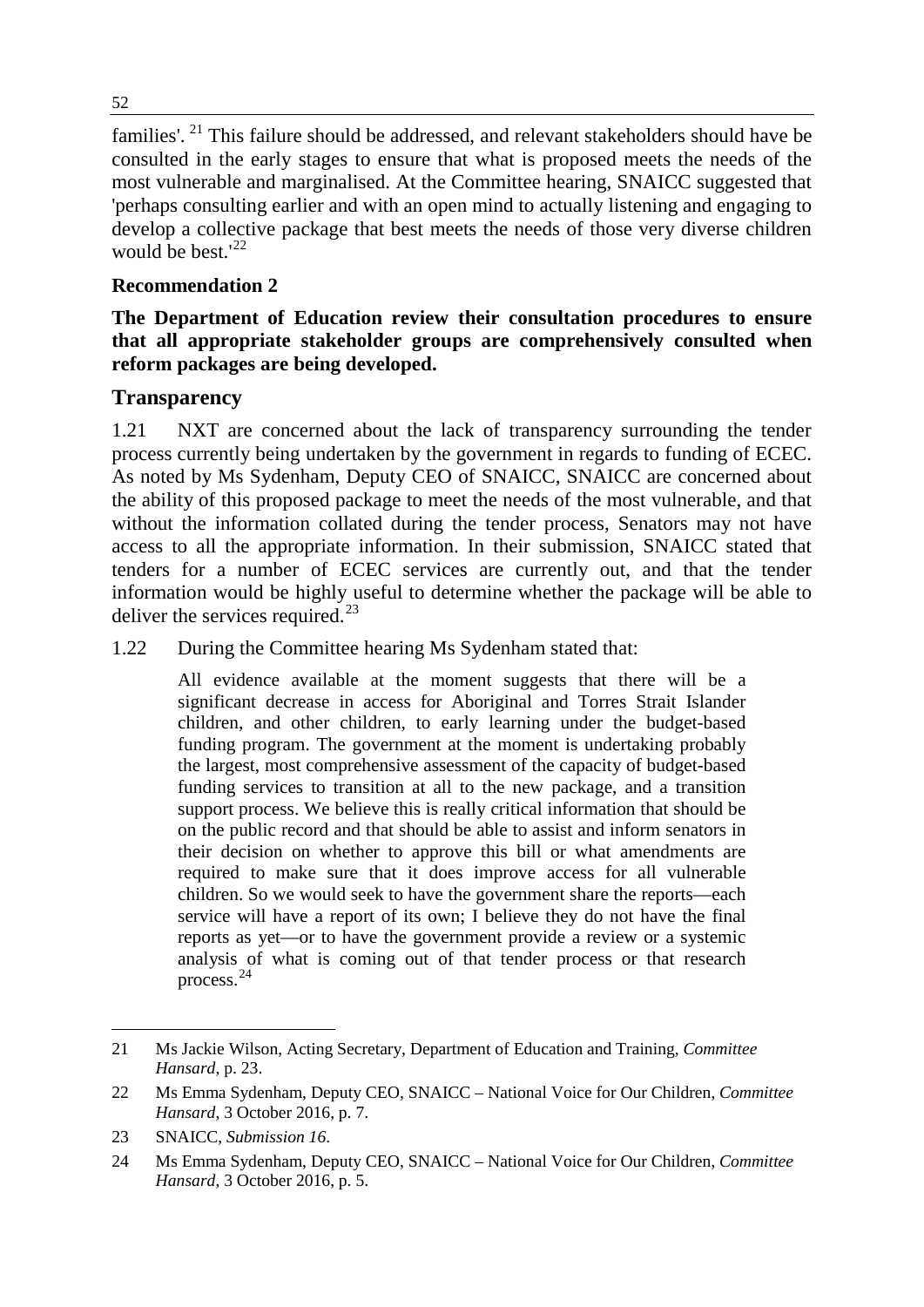1.23 NXT believe the government needs to be transparent in the way these tenders are being offered. This information will helpfully inform any future decisions about client need and service delivery.

#### **Recommendation 3**

### **The Department of Education and Training make public information in relation to the tenders.**

#### **Activity Test**

-

1.24 NXT is concerned about changes to the activity test. The government is proposing to determine the amount of hours of subsidised ECEC through an activity test, whereby families earning up to \$65 710 where one parent works less than 17 hours, but more than 8 hours a fortnight, are eligible for 18 hours of subsidised ECEC a week. For parents who don't satisfy the activity test they will be able to access only 12 hours a week. Previously, if parents worked less than 15 hours a week they were eligible for up to 24 hours of subsidised ECEC.

1.25 NXT believes that all children should have access to ECEC regardless of the activities undertaken by their parents. Some concerns were raised that this could mean that parents would put their children in ECEC so they could go to the pub. Mr Manderson of Anglicare Australia addressed this concern at the Committee Hearing:

**Mr Manderson:** …I do not accept the poetic notion of linking it with people down at the pub drinking. I think that is facile and I think it is unhelpful.

**Senator PATERSON:** I do not think it is clear then what your view is about whether that is okay or not.

**Mr Manderson:** I am not saying it is okay; I am saying it should not cost those kids their child care.

**Senator PATERSON:** Should the design of the system allow for it?

**Mr Manderson:** The design of the system should give those children the educational opportunities they need.<sup>[25](#page-6-0)</sup>

1.26 As United Voice highlighted during the hearing, and reflected in their submissions, access to ECEC is best understood as a right held by the child regardless of their parents' capacity to work or inability to pay. The noted that as a minimum, all children should have access to a minimum of 24 hours, or two days, of subsidised ECEC per week.<sup>[26](#page-6-1)</sup>

**Senator KAKOSCHKE-MOORE:** There has been some discussion today about changing the minimum hours, and a proposition that we could shift

<span id="page-6-0"></span><sup>25</sup> Mr Roland Manderson, Deputy Director, Anglicare Australia*, Committee Hansard*, 4 October 2016, p. 13.

<span id="page-6-1"></span><sup>26</sup> Ms Helen Mary Gibbons, Assistant National Secretary, United Voice, *Committee Hansard*, 3 October 2016, p. 35.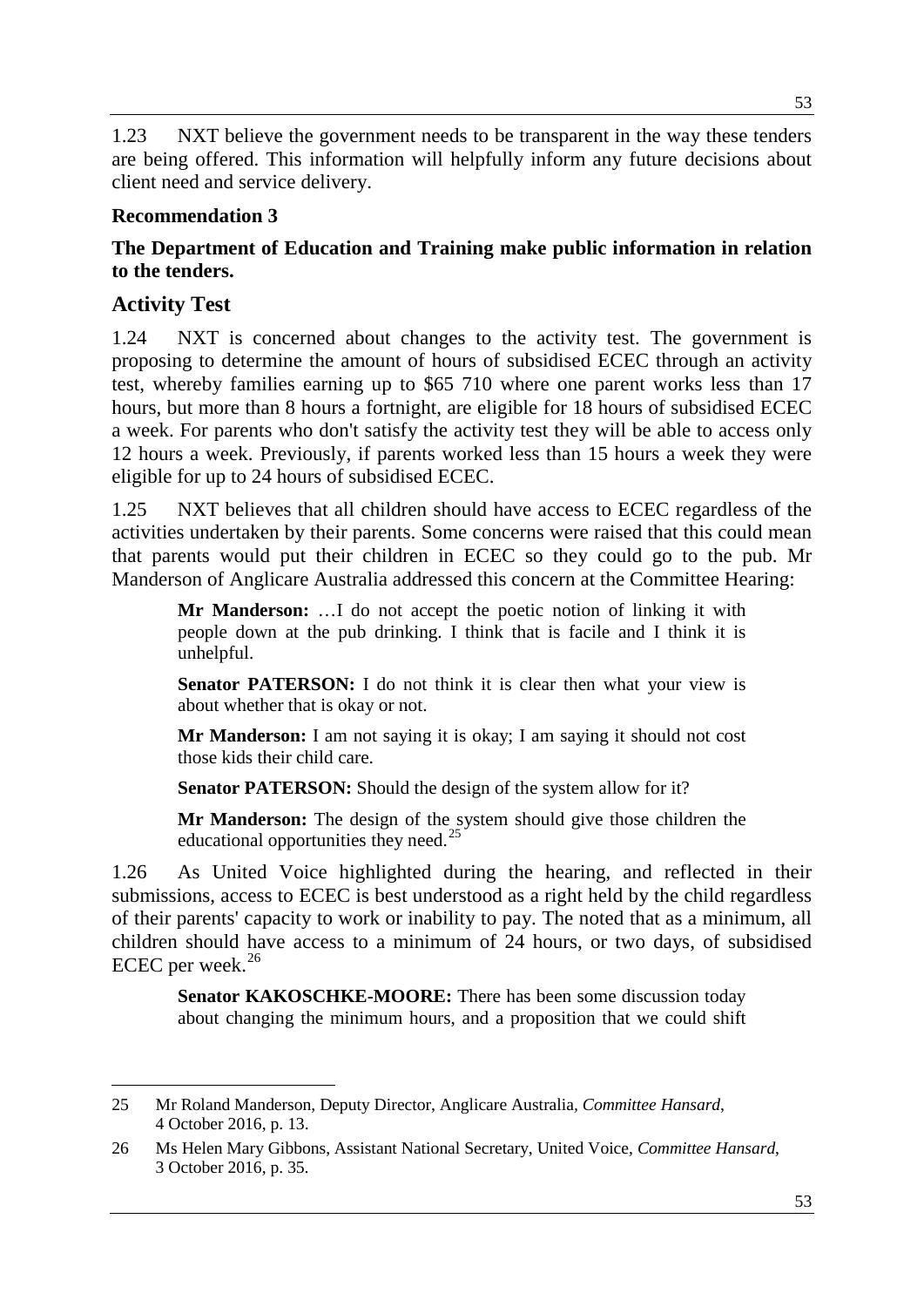from 12 hours subsidised care per week to 15. Does United Voice have a view on that?

**Ms Gibbons:** I note that there were a number of submissions, and particularly the submissions from ACA, ECA and the Early Learning and Care Council, that suggested that. The current arrangement is that people are able to access 24 hours of subsidised care a week. We would prefer to maintain that because that provides two days of early learning—two full days of early learning—for children. If children are at the heart of this policy then that is an arrangement that would work for them.

It also overcomes the issues that I talked about with the casual worker who has all of these different arrangements and has to try to work out how to meet the activity test. If they have the guaranteed two days, she knows she is available to put her name on the list to pick up casual work for two days a week. I recognise that some significant stakeholders have put forward that compromise position, but United Voice's position is still that it needs to be maintained where it currently is.<sup>[27](#page-7-0)</sup>

1.27 This position was mirrored in the Committee hearing by Anglicare Australia, who stated that at an absolute minimum, children should have access to at least 24 hours of ECEC.<sup>[28](#page-7-1)</sup> Anglicare Australia also highlighted that childcare should be viewed as early childhood education, and that child's ability to access education should not be dependent upon their parents' ability to satisfy an activity test.<sup>[29](#page-7-2)</sup> A compromise of 15 hours a week for parents who don't satisfy the activity test has been put forward by Goodstart Early Learning and the Australian Childcare Alliance. The NXT is concerned that 15 hours a week does not amount to two full days of care, and is ill-fitting with the business practices of many providers.

1.28 NXT are concerned about the workability of a change to 12 hours of care, for service providers. When questioned about the suitability of 12 hours of care, Goodstart, as the country's largest childcare provider, stated that they could ensure that they would be able to offer services over two days to meet the 12 hour entitlement. However, NXT note that United Voice held concerns about the impact of this change to either 12 or 15 hours will have on smaller providers:

**Senator KAKOSCHKE-MOORE:** If the changes were to go ahead and the 15 hours of subsidised care is rolled out, what impact do you think that will have on your members? Will it change their working patterns or hours of work?

**Ms Gibbons:** We do have a real concern about what that looks like. There has been no modelling about this that has been released by the department. The concern is that most care is paid for by the day. What that means is that

-

<span id="page-7-0"></span><sup>27</sup> Ms Helen Mary Gibbons, Assistant National Secretary, United Voice, *Committee Hansard*, 3 October 2016, p. 35.

<span id="page-7-1"></span><sup>28</sup> Mr Roland Manderson, Deputy Director, Anglicare Australia, *Committee Hansard*, 4 October 2016, p. 8.

<span id="page-7-2"></span><sup>29</sup> Mr Roland Manderson, Deputy Director, Anglicare Australia, *Committee Hansard*, 4 October 2016, p. 8.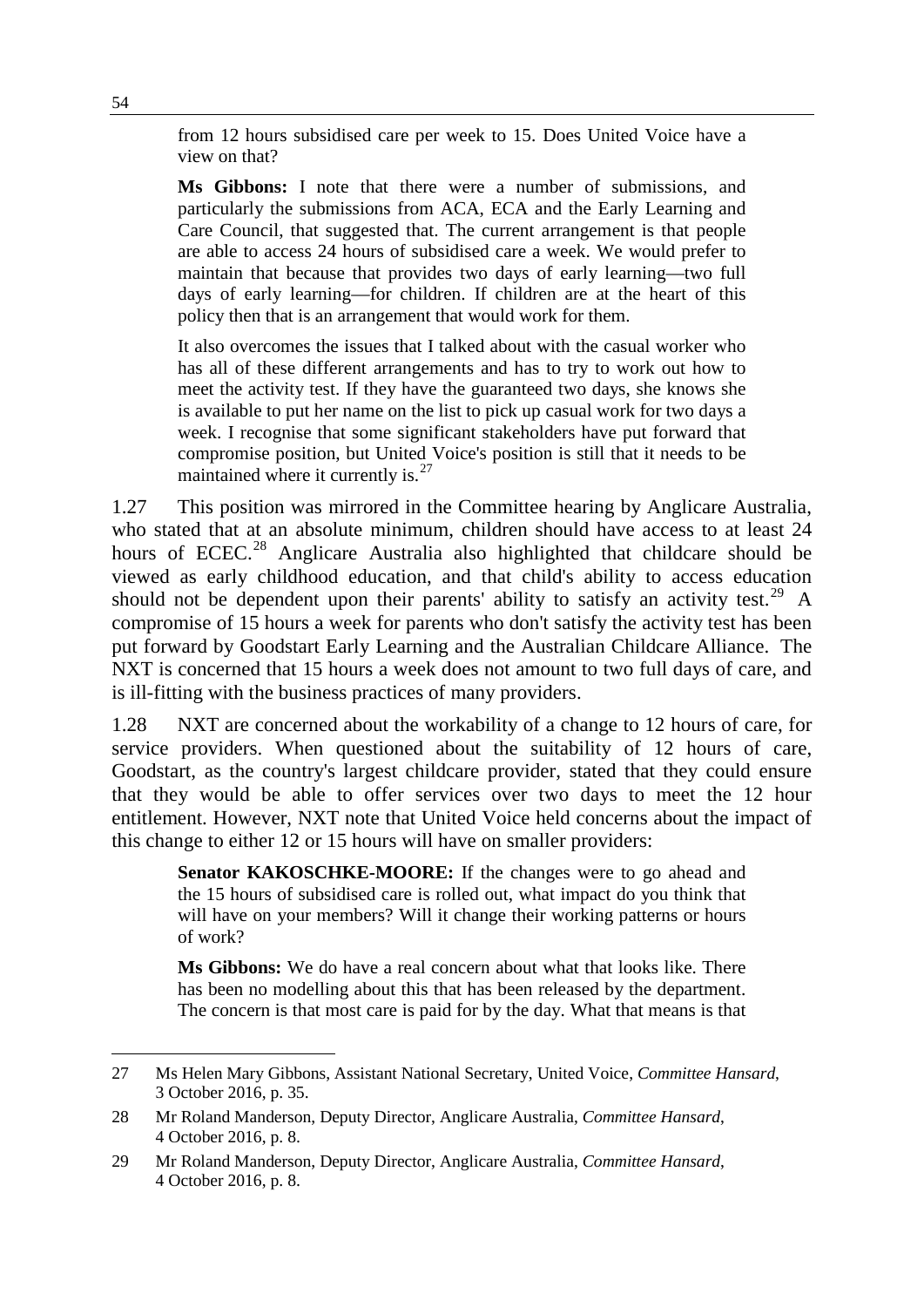when people are planning their rosters for people who work in the sector, they can structure those rosters so that they have as many people as possible during the peak times, they have enough people in the quieter times, they can stay open for as long as possible and they can provide as many full-time or full-day jobs as possible. As soon as you change the structure to 15 hours a week, what they think is proposed is two days, but that would actually change the way that the parents are currently charged. They are currently charged for a full day, which is around 10 to 11 hours. If they are only charged for 7½ hours, what does that mean for the people who work in the sector? Does that mean they have much shorter days? I think there is a real question mark. It is really hard to know what the impact will be because there has been no modelling in relation to this. There has been no unpacking of how the workforce is going to respond to what is in the package. My real concern is that you will see hours shrinking. You will see increasing casualisation. You will see less people working full eight-hour days and a lot more people working six-hour days. This is an industry that is already incredibly low paid and already has retention issues and turnover issues. The more you make the work precarious, the more you are exaggerating that problem and making that problem much worse.*[30](#page-8-0)*

1.29 The current business structure of most childcare providers revolves around a 12 hour day model. NXT are concerned about the impact on small business if a change to the minimum subsidised hours is introduced. As highlighted by Goodstart, if a 12 hour subsidy is introduced, changes may have to be made to billing types and centre practices.

**Mr Cherry:** 'If we move to shorter sessions, families might love to pay for eight hours rather than 12, but they all want the same eight hours, which are between 8 am and 4 pm. Our current cost structure reflects our children and when they are actually in our services. The NQF allows you to staff your centre dependent on your children. The cost savings of shifting from billing for a day to billing by the hour would be very minimal, which means the hourly rate will go up quite significantly because you would be billing your costs over eight hours rather than 12 or 11. Families might love to be billed for only eight hours a day, but they may not be saving any money.<sup>[31](#page-8-1)</sup>

1.30 The NXT is concerned about the implication of hourly billing on providers, and the lack of consultation that was involved in this recommendation.

#### **Recommendation 4**

-

**The Department further consults with stakeholders regarding the suitability of the 15 hours proposal and the impact on business models of ECEC providers.** 

<span id="page-8-0"></span><sup>30</sup> Ms Helen Mary Gibbons, Assistant National Secretary, United Voice, *Committee Hansard*, 3 October 2016, p. 36.

<span id="page-8-1"></span><sup>31</sup> Mr John Cherry, Advocacy Manager, Goodstart Early Learning, *Committee Hansard*, 3 October 2016, p. 14.